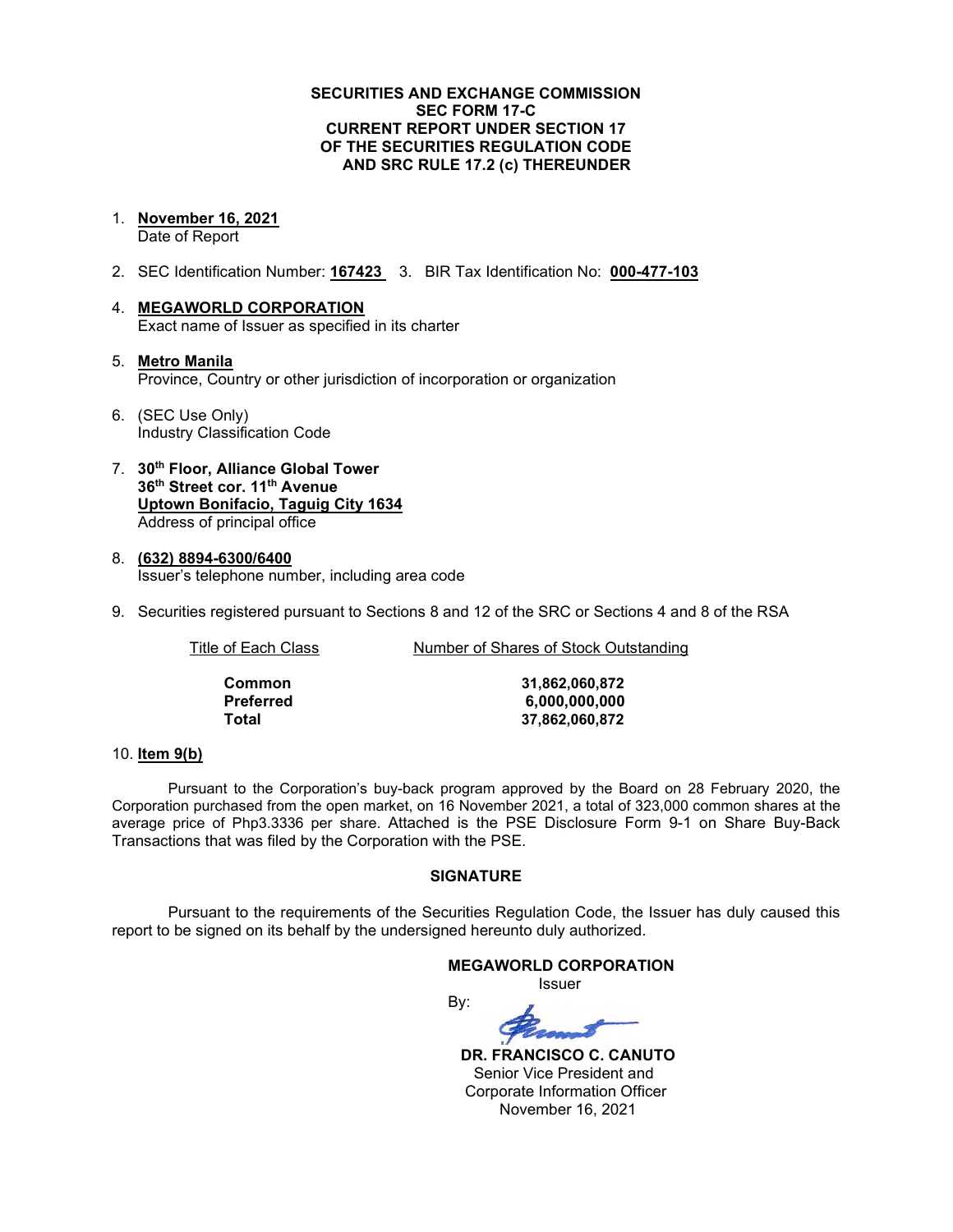# **SECURITIES AND EXCHANGE COMMISSION SEC FORM 17-C**

# **CURRENT REPORT UNDER SECTION 17 OF THE SECURITIES REGULATION CODE AND SRC RULE 17.2(c) THEREUNDER**

| 1. Date of Report (Date of earliest event reported)<br>Nov 16, 2021                                                                                                    |                                                                                                   |  |
|------------------------------------------------------------------------------------------------------------------------------------------------------------------------|---------------------------------------------------------------------------------------------------|--|
| 2. SEC Identification Number                                                                                                                                           |                                                                                                   |  |
| 167423                                                                                                                                                                 |                                                                                                   |  |
| 3. BIR Tax Identification No.                                                                                                                                          |                                                                                                   |  |
| 000-477-103                                                                                                                                                            |                                                                                                   |  |
| 4. Exact name of issuer as specified in its charter                                                                                                                    |                                                                                                   |  |
| <b>MEGAWORLD CORPORATION</b>                                                                                                                                           |                                                                                                   |  |
|                                                                                                                                                                        | 5. Province, country or other jurisdiction of incorporation                                       |  |
| Metro Manila                                                                                                                                                           |                                                                                                   |  |
| 6. Industry Classification Code(SEC Use Only)                                                                                                                          |                                                                                                   |  |
| 7. Address of principal office<br>30th Floor, Alliance Global Tower 36th Street cor. 11th Avenue Uptown Bonifacio,<br><b>Taguig City</b><br><b>Postal Code</b><br>1634 |                                                                                                   |  |
|                                                                                                                                                                        | 8. Issuer's telephone number, including area code                                                 |  |
| (632) 8894-6300/6400                                                                                                                                                   |                                                                                                   |  |
|                                                                                                                                                                        | 9. Former name or former address, if changed since last report                                    |  |
| N/A                                                                                                                                                                    |                                                                                                   |  |
|                                                                                                                                                                        | 10. Securities registered pursuant to Sections 8 and 12 of the SRC or Sections 4 and 8 of the RSA |  |
| <b>Title of Each Class</b>                                                                                                                                             | Number of Shares of Common Stock Outstanding and Amount of Debt Outstanding                       |  |
| Common                                                                                                                                                                 | 31,862,060,872                                                                                    |  |
| Preferred                                                                                                                                                              | 6,000,000,000                                                                                     |  |
|                                                                                                                                                                        | 11. Indicate the item numbers reported herein                                                     |  |
| Item $9(b)$                                                                                                                                                            |                                                                                                   |  |

The Exchange does not warrant and holds no responsibility for the veracity of the facts and representations contained in all corporate disclosures, including financial reports. All data contained herein are prepared and submitted by the disclosing party to the Exchange, and are disseminated solely for purposes of information. Any questions on the data contained herein should be addressed directly to the Corporate Information Officer of the disclosing party.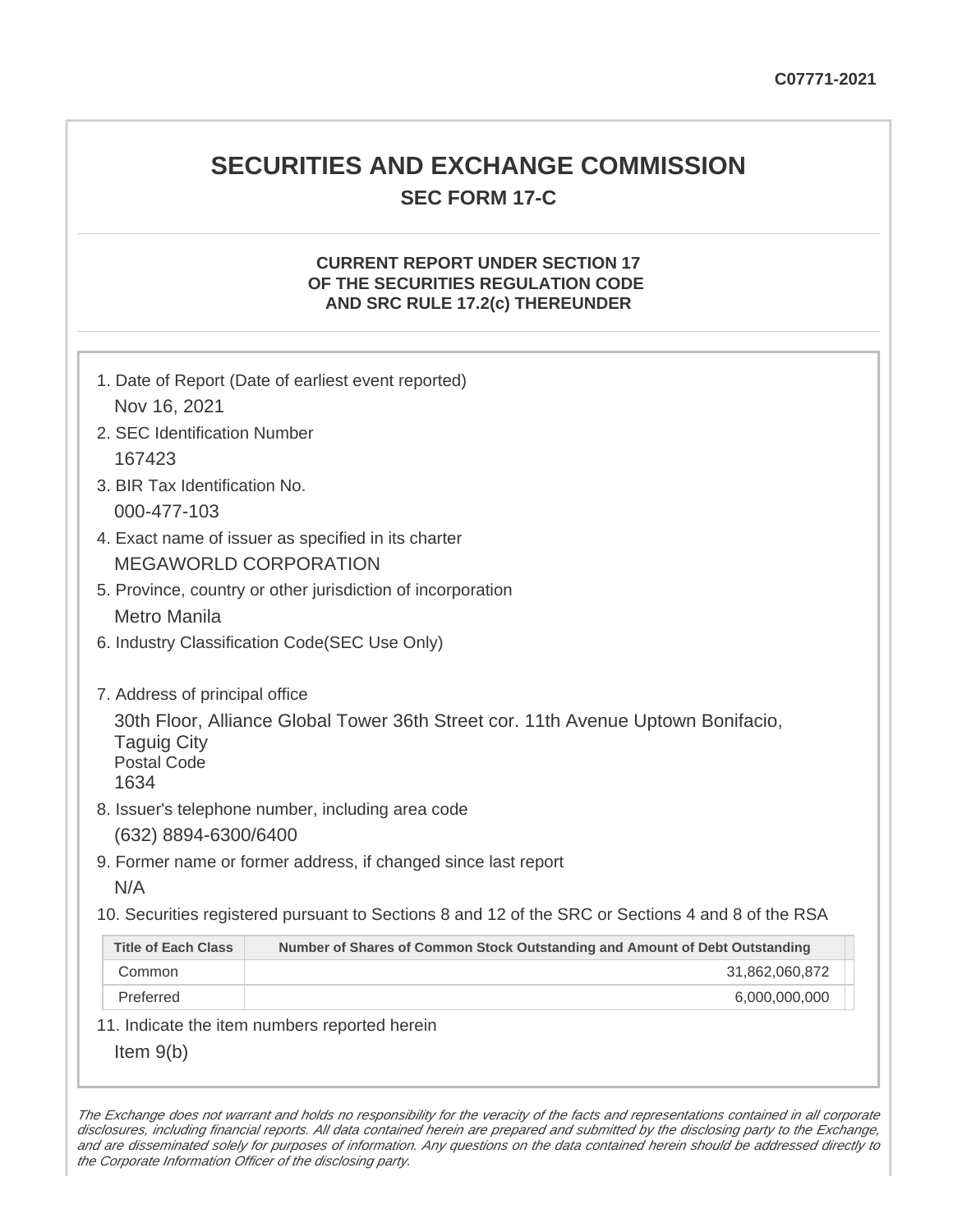

# **Megaworld Corporation MEG**

## **PSE Disclosure Form 9-1 - Share Buy-Back Transactions References: Section 9 of the Revised Disclosure Rules**

**Subject of the Disclosure**

Share Buy-Back Transactions

**Background/Description of the Disclosure**

Pursuant to the Corporation's buy-back program approved by the Board on 28 February 2020, the Corporation purchased from the open market, on 16 November 2021, a total of 323,000 common shares at the average price of Php3.3336 per share.

### **Type of Securities**

- **☑** Common
- □ Preferred N/A
- D Others N/A

### **Details of Share Buy-Back Transaction(s)**

| Date of Transaction | Number of Shares Purchased | <b>Price Per Share</b> |
|---------------------|----------------------------|------------------------|
| Nov 16, 2021        | 32,000                     | 3.3600                 |
| Nov 16, 2021        | 49,000                     | 3.3500                 |
| Nov 16, 2021        | 54,000                     | 3.3400                 |
| Nov 16, 2021        | 55,000                     | 3.3300                 |
| Nov 16, 2021        | 133,000                    | 3.3200                 |
|                     | 323,000                    |                        |

### **Effects on Number of Shares**

|                           | <b>Before</b>  | After          |
|---------------------------|----------------|----------------|
| <b>Outstanding Shares</b> | 31,862,383,872 | 31,862,060,872 |
| <b>Treasury Shares</b>    | 508,482,000    | 508,805,000    |